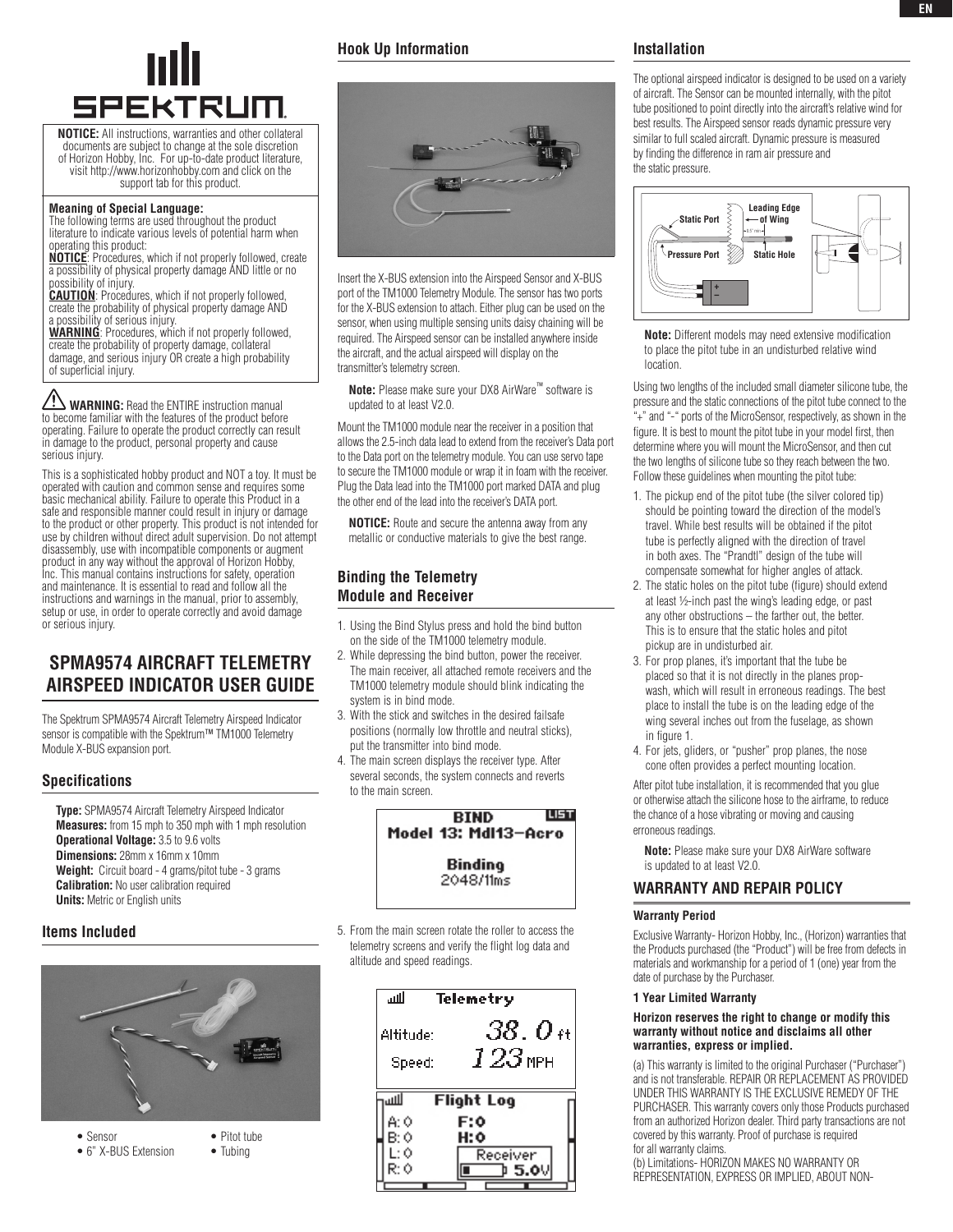INFRINGEMENT, MERCHANTABILITY OR FITNESS FOR A PARTICULAR PURPOSE OF THE PRODUCT. THE PURCHASER ACKNOWLEDGES THAT THEY ALONE HAVE DETERMINED THAT THE PRODUCT WILL SUITABLY MEET THE REQUIREMENTS OF THE PURCHASER'S INTENDED USE.

(c) Purchaser Remedy- Horizon's sole obligation hereunder shall be that Horizon will, at its option, (i) repair or (ii) replace, any Product determined by Horizon to be defective. In the event of a defect, these are the Purchaser's exclusive remedies. Horizon reserves the right to inspect any and all equipment involved in a warranty claim. Repair or replacement decisions are at the sole discretion of Horizon. This warranty does not cover cosmetic damage or damage due to acts of God, accident, misuse, abuse, negligence, commercial use, or modification of or to any part of the Product. This warranty does not cover damage due to improper installation, operation, maintenance, or attempted repair by anyone other than Horizon. Return of any Product by Purchaser must be approved in writing by Horizon before shipment.

### **Damage Limits**

HORIZON SHALL NOT BE LIABLE FOR SPECIAL, INDIRECT OR CONSEQUENTIAL DAMAGES, LOSS OF PROFITS OR PRODUCTION OR COMMERCIAL LOSS IN ANY WAY CONNECTED WITH THE PRODUCT, WHETHER SUCH CLAIM IS BASED IN CONTRACT, WARRANTY, NEGLIGENCE, OR STRICT LIABILITY. Further, in no event shall the liability of Horizon exceed the individual price of the Product on which liability is asserted. As Horizon has no control over use, setup, final assembly, modification or misuse, no liability shall be assumed nor accepted for any resulting damage or injury. By the act of use, setup or assembly, the user accepts all resulting liability. If you as the Purchaser or user are not prepared to accept the liability associated with the use of this Product, you are advised to return this Product immediately in new and unused condition to the place of purchase.

Law: These Terms are governed by Illinois law (without regard to conflict of law principals).

### **Warranty Services**

### **Questions, Assistance, and Repairs**

Your local hobby store and/or place of purchase cannot provide warranty support or repair. Once assembly, setup or use of the Product has been started, you must contact Horizon directly. This will enable Horizon to better answer your questions and service you in the event that you may need any assistance. For questions or assistance, please direct your email to productsupport@ horizonhobby.com, or call 877.504.0233 toll free to speak to a Product Support representative. You may also find information on our website at www.horizonhobby.com.

#### **Inspection or Repairs**

If this Product needs to be inspected or repaired, please use the Horizon Online Repair Request submission process found on our website or call Horizon to obtain a Return Merchandise Authorization (RMA) number. Pack the Product securely using a shipping carton. Please note that original boxes may be included, but are not designed to withstand the rigors of shipping without additional protection. Ship via a carrier that provides tracking and insurance for lost or damaged parcels, as Horizon is not responsible for merchandise until it arrives and is accepted at our facility. An Online Repair Request is available at http://www. horizonhobby.com under the Repairs tab. If you do not have internet access, please contact Horizon Product Support to obtain a RMA number along with instructions for submitting your product for repair. When calling Horizon, you will be asked to provide your complete name, street address, email address and phone number where you can be reached during business hours. When sending product into Horizon, please include your RMA number, a list of the included items, and a brief summary of the problem. A copy of your original sales receipt must be included for warranty consideration. Be sure your name, address, and RMA number are clearly written on the outside of the shipping carton.

### **Notice: Do not ship batteries to Horizon. If you have any issue with a battery, please contact the appropriate Horizon Product Support office.**

#### **Warranty Inspection and Repairs**

**To receive warranty service, you must include your original sales receipt verifying the proof-of-purchase date.** Provided warranty conditions have been met, your Product will be repaired or replaced free of charge. Repair or replacement decisions are at the sole discretion of Horizon

#### **Non-Warranty Repairs**

**Should your repair not be covered by warranty the repair will be completed and payment will be required without notification or estimate of the expense unless the expense exceeds 50% of the retail purchase cost.**

By submitting the item for repair you are agreeing to payment of the repair without notification. Repair estimates are available upon request. You must include this request with your repair. Non-warranty repair estimates will be billed a minimum of ½ hour of labor. In addition you will be billed for return freight. Horizon accepts money orders and cashiers checks, as well as Visa, MasterCard, American Express, and Discover cards. By submitting any item to Horizon for inspection or repair, you are agreeing to Horizon's Terms and Conditions found on our website under the Repairs tab.

# **Compliance Information for the European Union**

Declaration of Conformity (in accordance with ISO/IEC 17050-1) No. HH2011041702 Product(s): SPM Aircraft Telemetry Airspeed Indicator Item Number(s): SPMA9574

The objects of declaration described above are in conformity with the requirements of the specifications listed below, following the provisions of the European R&TTE directive 1999/5/EC:

### EN 301 489-1 V1.7.1: 2006 EN 301 489-3 V1.4.1: 2008

Equipment class: 1

Signed for and on behalf of: Horizon Hobby, Inc. Champaign, IL USA

April 17, 2011

Steven A. Hall Vice President International Operations and Risk **Management** Horizon Hobby, Inc.



This product must not be disposed of with other waste. Instead, it is the user's responsibility to dispose of their waste equipment by handing it over to a designated collection point for the recycling of waste electrical and electronic equipment. The separate collection and recycling of your waste equipment at the time of disposal will help to conserve natural resources and ensure that it is recycled in a manner that protects human health and the environment. For more information about where you can drop off your waste equipment for recycling, please contact your local city office, your household waste disposal service or where you purchased the product.

| Country of Purchase   | Horizon Hobby                                          | Address                                                                                | Phone Number/ Email                                                             |
|-----------------------|--------------------------------------------------------|----------------------------------------------------------------------------------------|---------------------------------------------------------------------------------|
| <b>United States</b>  | Horizon Service Center<br>(Electronics and engines)    | 4105 Fieldstone Rd<br>Champaign, Illinois                                              | 877-504-0233<br>Online Repair Request visit:                                    |
|                       | <b>Horizon Product Support</b><br>(All other products) | 61822 USA<br>4105 Fieldstone Rd<br>Champaign, Illinois<br>61822 USA                    | www.horizonhobby.com/repairs<br>877-504-0233<br>productsupport@horizonhobby.com |
| <b>United Kinadom</b> | Horizon Hobby Limited                                  | Units 1-4 Plovters Rd<br>Staple Tye, Harlow, Essex<br><b>CM187NS</b><br>United Kingdom | +44 (0) 1279 641 097<br>sales@horizonhobby.co.uk                                |
| Germany               | Horizon Technischer Service                            | Hamburger Str. 10<br>25335 Elmshorn<br>Germany                                         | +49 4121 46199 66<br>service@horizonhobby.de                                    |
| France                | Horizon Hobby SAS                                      | 14 Rue Gustave Eiffel<br>Zone d'Activité du Réveil Matin<br>91230 Montgeron            | +33 (0) 1 60 47 44 70<br>infofrance@horizonhobby.com                            |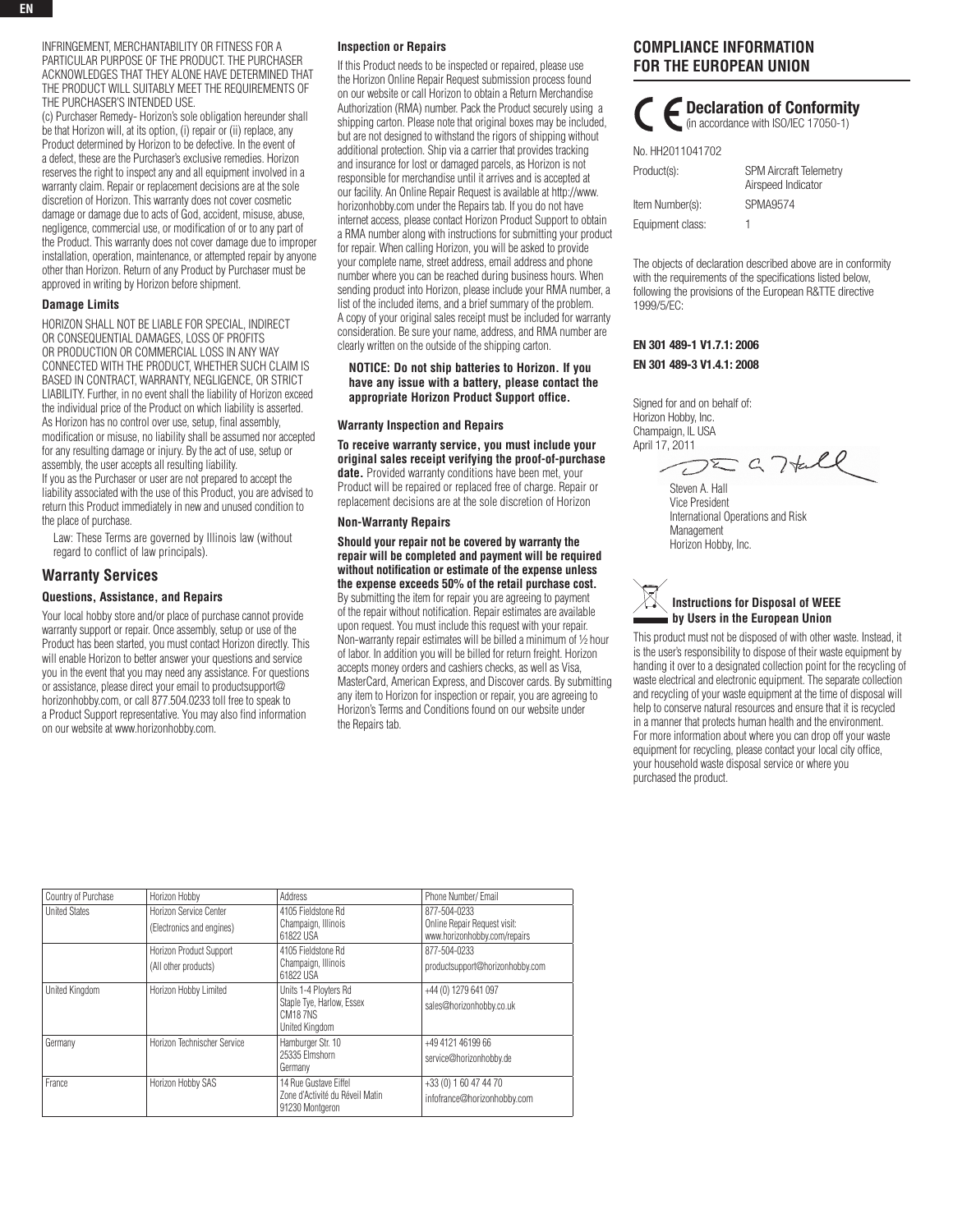

**HINWEIS:** Alle Anweisungen, Garantien und dazugehörigen Dokumente können ohne Ankündigung von Horizon Hobby geändert werden. Eine aktuelle Version ersehen Sie bitte unter: www.horizonhobby.com unter Support für dieses Produkt.

### **Erklärung der Begriffe:**

Die folgenden Begriffe erklären die

Gefährdungsstufen im Umgang mit dem Produkt: Hinweis: Verfahren die nicht ordnungsgemäß durchgeführt werden, beinhalten die Möglichkeiten einer Beschädigung und maximal ein kleines Risiko einer Verletzung.

ACHTUNG: Verfahren die nicht ordnungsgemäß durchgeführt werden, beinhalten die Wahrscheinlichkeit einer Beschädigung und das Risiko einer ernsthaften Verletzung.

WARNUNG: Wenn diese Verfahren nicht korrekt befolgt werden, ergeben sich wahrscheinlich Sachschäden, Kollateralschäden und schwere Verletzungen ODER mit hoher Wahrscheinlichkeit oberflächliche Verletzungen.

#### **Warnung: Lesen Sie sorgfältig die gesamte Bedienungsanleitung durch und machen sich vor dem Betrieb mit dem Produkt vertraut. Falscher und oder nicht sachgemäßer Umgang kann zu Beschädigungen am Produkt, eigenen und fremden Eigentum und ernsthaften Verletzungen führen.**

Bitte beachten Sie, dass dieses Produkt ein hoch entwickeltes Hobby Produkt und kein Spielzeug ist. Es erfordert bei dem Betrieb Aufmerksamkeit und grundlegende mechanische Fähigkeiten. Falscher, nicht sachgemäßer Umgang kann zu Beschädigungen an eigenem oder fremden Eigentum oder zu Verletzungen an sich selbst oder Dritter führen. Versuchen Sie nicht dieses Produkt auseinander zu bauen, oder es mit Komponenten zu betreiben die nicht ausdrücklich mit Genehmigung von Horizon Hobby dafür geeignet sind. Dieses Produkt ist nicht für den Gebrauch von Kindern ohne direkte Aufsicht durch ihre Eltern bestimmt.

Die Bedienungsanleitung enthält Anweisungen und wichtige Informationen für die Sicherheit und Betrieb. Es ist daher notwendig, allen darin enthaltenen Anweisungen und Warnungen Folge zu leisten und diese Anleitung vor dem Zusammenbau und Inbetriebnahme sorgfältig durch zu lesen.

# **SPMA9574 Luftfahrzeug Telemetrie Geschwindigkeitsmesser Bedienungsanleitung**

Der SPMA9574 Luftfahrzeug Telemetrie Geschwindigkeitsmesser ist kompatibel mit dem Spektrum ™ TM1000 Telemetrie Modul x-Bus Erweiterungs Port.

## **Spezifikationen**

**Typ:** SPMA9574 Luftfahrzeug Telemetrie Geschwindigkeitsmesser **Messbereich:** from 15 mph to 350 mph with 1 mph resolution **Betriebsspannung:** 3,5 bis 9,6 Volt **Maße:** 28mm x 16mm x 10mm **Gewicht:** Platine – 4g / Staudruckrohr 3g **Kalibrierung:** Keine Benutzerkalibrierung notwendig **Einheiten:** Metrische oder Englische Einheiten

**Im Lieferumfang enthalten** 



• Sensor • Staurohr (Pitotrohr) • 6" (15,24cm) X-BUS Verlängerung 

## **Anschlußinformationen**



Stecken Sie die X- Bus Verlängerung in den Geschwindigkeitsmesser Sensor und in den X-Bus Port (Anschluß) des TM1000 Telemetrie Moduls. Der Sensor hat zwei Ports an die die X-Port Verlängerung angeschlossen werden kann. Nutzen Sie mehrere Sensor Einheiten ist ein Ketten/Reihen Anschluß erforderlich. Der Geschwindigkeitsmesser Sensor kann an beliebiger Stelle in dem Luftfahrzeug eingebaut werden um die Geschwindigkeit im Display anzuzeigen.

**Hinweis:** Bitte stellen Sie sicher, dass Ihre DX8 AirWare™ Software mindestens auf die Version 2.0 (V2.0) aktualisiert wurde.

Montieren Sie das TM1000 Modul in der Nähe des Empfängers, wie es das 2,5 inch (6,35cm) lange Kabel vom Empfänger zum Telemetriemodul zuläßt. Sie können zur Befestigung doppelseitiges Schaumklebeband verwenden oder das Modul in Schaumstoff einwickeln. Stecken Sie das Datenkabel in den mit DATA bezeichneten Anschlußport des TM1000 Modul und das andere Ende in dem mit DATA bezeichneten Anschluß des Empfängers.

**Hinweis:** Führen und sichern Sie die Antenne weg von metallischen oder schirmenden Materialien um die beste Reichweite zu ermöglichen.

# **Binden des Telemetriemoduls und Empfänger**

- 1. Nehmen Sie den Bindestift und drücken und halten Sie den Bindeknopf auf der Seite des TM1000 Telemetriemoduls gedrückt.
- 2. Halten Sie den Bindeknopf gerückt und schalten den Empfänger ein. Der Hauptempfänger, alle angeschlossenen Satellitenempfänger und das TM1000 Telemetrie Modul sollten blinken und damit anzeigen, dass sich das System im Bindemodus befindet.
- 3. Bringen Sie alle Knüppel und Schalter in die gewünschten Failsafestellungen (normalerweise Gas auf Leerlauf und neutrale Kontrollen) und bringen den Sender in den Bindemode.
- 4. Auf dem Hauptdisplay wird der Empfängertyp angezeigt. Nach einigen Sekunden wird sich das System verbinden und zur Anzeige des Hauptdisplays zurückkehren.
- **LIST BIND** Model 13: MdI13-Acro Binding 2048/11ms
- 5. Drehen Sie aus dem Hauptdisplay den Roll Druck Taster um in die Anzeige der Telemetriedaten zu gelangen und überprüfen die Flight Log Daten, die Angabe der Höhe und Geschwindigkeit.



# **Einbau**

Der optionale Geschwindigkeitsmesser ist für verschiedene Arten von Luftfahrzeugen entwickelt worden. Der Sensor kann innen eingebaut werden mit dem Staurohr (Pitotrohr) direkt in den Fahrwind gerichtet für die besten Ergebnisse. Der Geschwindigkeitssensor liest wie bei einem echten Flugzeug den dynamischen Luftdruck. Der dynamische Druck wird durch den Unterschied der Staudruckluft und des statischen Luftdruck ermittelt.



**HINWEIS:** Bei verschiedenen Modellen können umfangreiche Umbauarbeiten notwendig sein, um das Staudruckrohr (Pitotrohr) in eine ungestörte Position im Fahrtwind zu montieren modification to place the pitot tube in an undisturbed relative wind location.

Nutzen Sie die zwei verschieden langen dünnen Silikonschläuche aus dem Lieferumfang um die beiden Anschlüsse des statischen Druck und Staudruck an die + und – Anschlüsse des Microsensors wie auf dem Foto abgebildet anzuschließen. Es empfiehlt sich das Staudruckrohr (Pitotrohr) als erstes einzubauen und danach den Einbauort des Microsensors zu ermitteln. Schneiden Sie dann die beiden Schläuche in passende Längen. Bitte folgen Sie diesen Richtlinien bei Einbau des Staudruckrohrs: Haben Sie das Staudruckrohr (Pitotrohr) eingebaut, ist es angebracht, dass Sie den Silikonschlauch am Rumpf befestigen oder festkleben um Bewegungen oder die Übermittlung falscher Werte zu vermeiden.

**HINWEIS:** Bitte stellen Sie sicher, dass Ihre DX8 AirWare™ Software mindestens auf die Version 2.0 (V2.0) aktualisiert wurde.

1. Das silberfarbende Ende des Staudruckrohr (Pitotrohr) sollte für die besten Ergebnisse direkt auf beiden Achsen ausgemittelt in der Flugrichtung des Modells liegen. Das Prandtl Design des Rohres kompensiert hier etwas höhere Anstellwinkel.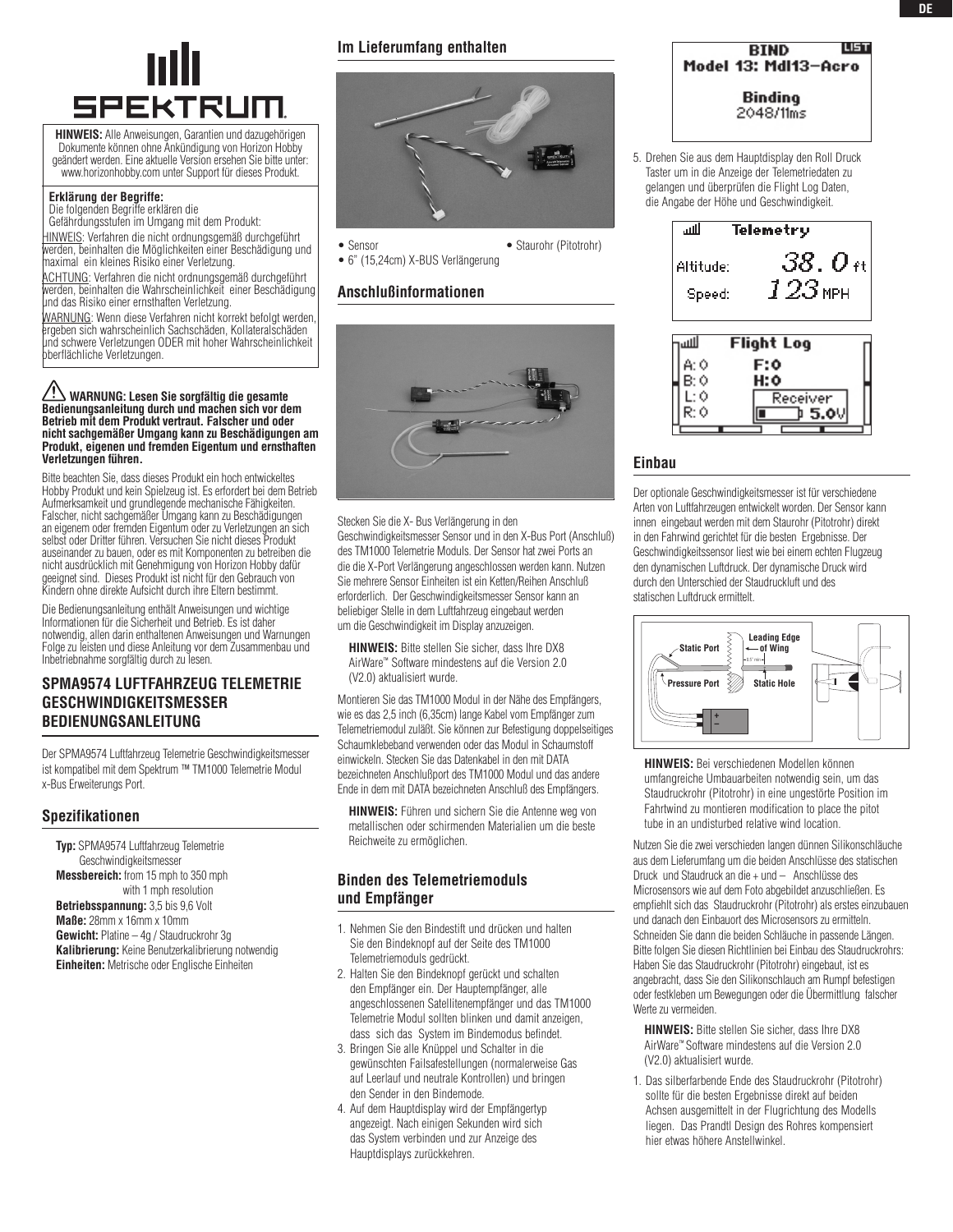- 2. Die statischen Löcher auf dem Staudruckrohr Pitotrohr (siehe Abbildung) sollten mindestens 1,27cm (½-inch) ausserhalb der Fläche und anderen Hindernissen liegen. Je weiter draussen, desto besser. Dieses dient dazu sicherzustellen, dass die statischen Öffnungen und die Öffnung für den Staudruck sich in ungestörter Anströmung befinden.
- 3. Für Propellerflugzeuge ist es wichtig, dass sich das Rohr nicht direkt im Propellerstrahl befindet, da sonst falsche Messungen angezeigt werden können. Der beste Ort für die Montage ist etwas ausserhalb an der Fläche wie in Abbildung 1 dargestellt.

4. Für Jets, Segelflugzeuge oder Pusher Propeller ist häufig die Nase der am besten geeignete Einbauort. Nach dem Einbau des Staudruckrohr, ist es angebracht, dass Sie den Silikonschlauch am Rumpf befestigen oder festkleben um Bewegungen oder die Übermittlung falscher Werte zu vermeiden.

**Hinweis:** Bitte stellen Sie sicher, dass Ihre DX8 AirWare™ Software mindestens auf die Version 2.0 (V2.0) aktualisiert wurde

## **Garantie und Service Informationen**

### **Warnung**

Ein ferngesteuertes Modell ist kein Spielzeug. Es kann, wenn es falsch eingesetzt wird, zu erheblichen Verletzungen bei Lebewesen und Beschädigungen an Sachgütern führen. Betreiben Sie Ihr RC-Modell nur auf freien Plätzen und beachten Sie alle Hinweise derBedienungsanleitung des Modells wie auch der Fernsteuerung.

### **Garantiezeitraum**

Exklusive Garantie - Horizon Hobby Inc (Horizon) garantiert, dass dasgekaufte Produkt (Produkt) frei von Material- und Montagefehlern ist. Der Garantiezeitraum entspricht den gesetzlichen Bestimmung des Landes, in dem das Produkt erworben wurde. In Deutschland beträgt der Garantiezeitraum 6 Monate und der Gewährleistungszeitraum 18 Monate nach dem Garantiezeitraum.

#### **Einschränkungen der Garantie**

(a) Die Garantie wird nur dem Erstkäufer (Käufer) gewährt und kann nicht übertragen werden. Der Anspruch des Käufers besteht in der Reparatur oder dem Tausch im Rahmen dieser Garantie. Die Garantie erstreckt sich ausschließlich auf Produkte, die bei einem autorisierten Horizon Händler erworben wurden. Verkäufe an dritte werden von dieser Garantie nicht gedeckt. Garantieansprüche werden nur angenommen, wenn ein gültiger Kaufnachweis erbracht wird. Horizon behält sich das Recht vor, diese Garantiebestimmungen ohne Ankündigung zu ändern oder modifizieren und widerruft dann bestehende Garantiebestimmungen.

(b) Horizon übernimmt keine Garantie für die Verkaufbarkeit des Produktes, die Fähigkeiten und die Fitness des Verbrauchers für einen bestimmten Einsatzzweck des Produktes. Der Käufer allein ist dafür verantwortlich, zu prüfen, ob das Produkt seinen Fähigkeiten und dem vorgesehenen Einsatzzweck entspricht. (c) Ansprüche des Käufers ¬ Es liegt ausschließlich im Ermessen

von Horizon, ob das Produkt, bei dem ein Garantiefall festgestellt wurde, repariert oder ausgetauscht wird. Dies sind die exklusiven Ansprüche des Käufers, wenn ein Defekt festgestellt wird. Horizon behält sich vor, alle eingesetzten Komponenten zu prüfen, die in den Garantiefall einbezogen werden können. Die Entscheidung zur Reparatur oder zum Austausch liegt nur bei Horizon. Die Garantie schließt kosmetische Defekte oder Defekte, hervorgerufen durch höhere Gewalt, falsche Behandlung des Produktes, falscher Einsatz des Produktes, kommerziellen Einsatz oder Modifikationen irgendwelcher Art aus.

Die Garantie deckt Schäden, die durch falschen Einbau, falsche Handhabung, Unfälle, Betrieb, Service oder Reparaturversuche, die nicht von Horizon ausgeführt wurden, aus. Rücksendungen durch den Käufer direkt an Horizon oder eine seiner Landesvertretung bedürfen der schriftlichen.

#### **Schadensbeschränkung**

Horizon ist nicht für direkte oder indirekte Folgeschäden, Einkommensausfälle oder kommerzielle Verluste, die in irgendeinem Zusammenhang mit dem Produkt stehen nicht verantwortlich, unabhängig ab ein Anspruch im Zusammenhang miteinem Vertrag, der Garantie oder der Gewährleistung erhoben werden. Horizon wird darüber hinaus keine Ansprüche aus einem Garantiefall akzeptieren, die über den individuellen Wert des Produktes hinaus gehen. Horizon hat keine Einfluss auf den Einbau, die Verwendung oder die Wartung des Produktes oder etwaiger Produktkombinationen, die vom Käufer gewählt werden. Horizon übernimmt keine Garantie und akzeptiert keine Ansprüche für in der folge auftretende

Verletzungen oder Beschädigungen. Mit der Verwendung und dem Einbau des Produktes akzeptiert der Käufer alle aufgeführten Garantiebestimmungen ohne Einschränkungen und Vorbehalte.

Wenn Sie als Käufer nicht bereit sind, diese Bestimmungen im Zusammenhang mit der Benutzung des Produktes zu akzeptieren, werden Sie gebeten, dass Produkt in unbenutztem Zustand in der Originalverpackung vollständig bei dem Verkäufer zurückzugeben.

### **Sicherheitshinweise**

Dieses ist ein hochwertiges Hobby Produkt und kein Spielzeug. Es muss mit Vorsicht und Umsicht eingesetzt werden und erfordert einige mechanische wie auch mentale Fähigkeiten. Ein Versagen, das Produkt sicher und umsichtig zu betreiben kann zu Verletzungen von Lebewesen und Sachbeschädigungen erheblichen Ausmaßes führen. Dieses Produkt ist nicht für den Gebrauch durch Kinder ohne die Aufsicht eines Erziehungsberechtigten vorgesehen. Die Anleitung enthält Sicherheitshinweise und Vorschriften sowie Hinweise für die Wartung und den Betrieb des Produktes. Es ist unabdingbar, diese Hinweise vor der ersten Inbetriebnahme zu lesen und zu verstehen. Nur so kann der falsche Umgang verhindert und Unfälle mit Verletzungen und Beschädigungen vermieden werden.

### **Fragen, Hilfe und Reparaturen**

Ihr lokaler Fachhändler und die Verkaufstelle können eine Garantiebeurteilung ohne Rücksprache mit Horizon nicht durchführen. Dies gilt auch für Garantiereparaturen. Deshalb kontaktieren Sie in einem solchen Fall den Händler, der sich mit Horizon kurz schließen wird, um eine sachgerechte Entscheidung zu fällen, die Ihnen schnellst möglich hilft.

#### **Wartung und Reparatur**

Muss Ihr Produkt gewartet oder repariert werden, wenden Sie sich entweder an Ihren Fachhändler oder direkt an Horizon. Packen Sie das Produkt sorgfältig ein. Beachten Sie, dass der Originalkarton in der Regel nicht ausreicht, um beim Versand nicht beschädigt zu werden. Verwenden Sie einen Paketdienstleister mit einer Tracking Funktion und Versicherung, da Horizon bis zur Annahme keine Verantwortung für den Versand des Produktes übernimmt. Bitte legen Sie dem Produkt einen Kaufbeleg bei, sowie eine ausführliche Fehlerbeschreibung und eine Liste aller eingesendeten Einzelkomponenten. Weiterhin benötigen wir die vollständige Adresse, eine Telefonnummer für Rückfragen, sowie eine Email Adresse.

### **Garantie und Reparaturen**

Garantieanfragen werden nur bearbeitet, wenn ein Originalkaufbeleg von einem autorisierten Fachhändler beiliegt, aus dem der Käufer und das Kaufdatum hervorgeht. Sollte sich ein Garantiefall bestätigen wird das Produkt repariert oder ersetzt. Diese Entscheidung obliegt einzig Horizon Hobby.

#### **Kostenpflichtige Reparaturen**

Liegt eine kostenpflichtige Reparatur vor, erstellen wir einen Kostenvoranschlag, den wir Ihrem Händler übermitteln. Die Reparatur wird erst vorgenommen, wenn wir die Freigabe des Händlers erhalten. Der Preis für die Reparatur ist bei Ihrem Händler zu entrichten. Bei kostenpflichtigen Reparaturen werden mindestens 30 Minuten Werkstattzeit und die Rückversandkosten in Rechnung gestellt. Sollten wir nach 90 Tagen keine Einverständniserklärung zur Reparatur vorliegen haben, behalten wir uns vor, das Produkt zu vernichten oder anderweitig zu verwerten.

| <b>Country of Purchase</b> | <b>Horizon Hobby</b>        | <b>Address</b>                        | Phone Number/ Email     |
|----------------------------|-----------------------------|---------------------------------------|-------------------------|
| l Germanv                  | Horizon Technischer Service | l Hamburger Str. 10<br>25335 Elmshorn | +49 4121 46199 66       |
|                            |                             | Germany                               | service@horizonhobby.de |

**ACHTUNG:** Liegt eine kostenpflichtige Reparatur vor, erstellen wir einen Kostenvoranschlag, den wir Ihrem Händler übermitteln. Die Reparatur wird erst vorgenommen, wenn wir die Freigabe des Händlers erhalten. Der Preis für die Reparatur ist bei Ihrem Händler zu entrichten. Bei kostenpflichtigen Reparaturen werden mindestens 30 Minuten Werkstattzeit und die Rückversandkosten in Rechnung gestellt. Sollten wir nach 90 Tagen keine Einverständniserklärung zur Reparatur vorliegen haben, behalten wir uns vor, das Produkt zu vernichten oder anderweitig zu verwerten.

### **Konformitätserklärung gemäß Gesetz über Funkanlagen und Telekomunikationseinrichtungen (FTEG) und der Richtlinie 1999/5/EG (R&TTE)**

Declaration of conformity in accordance with the Radio and Telecommunications Terminal Equipment Act (FETG) and directive 1999/5/EG (R&TTE) Declaration of Conformity

Horizon Hobby GmbH Hamburger Straße 10 D-25337 Elmshorn

| erklärt das Produkt:  | Spektrum Luftfahrzeug Telemetrie<br>Geschwindigkeitsmesser (SPMA9574) |
|-----------------------|-----------------------------------------------------------------------|
| declares the product: | Spektrum Aircraft Telemetry<br>Airspeed Indicator (SPMA9574)          |
| Corötokloppo          |                                                                       |

Geräteklasse: 1 Equipment class:

den grundlegenden Anforderungen des §3 und den übrigen einschlägigen Bestimmungen des FTEG (Artikel 3 der R&TTE) entspricht.

complies with the essential requirments of §3 and other relevant provisions of the FTEG (Article 3 of the R&TTE directive).

Angewendete harmonisierte Normen:

Harmonised standards applied: EN 301 489-1 V1.6.1: 2006

EN 301 489-17 V1.2.1: 2008

Elmshorn, 17.04.2011

 $DZGTHll$ Steven A. Hall Geschäfstführer Managing Director

Schol Birgit Schamuhn Geschäftsführerin Managing Director

Horizon Hobby GmbH; Hamburger Str. 10; D-25337 Elmshorn HR Pi: HRB 1909; UStIDNr.:DE812678792; Str.Nr.: 1829812324 Geschäftsführer Birgit Schamuhn, Steven A. Hall Tel.: +49 4121 4619960 • Fax: +49 4121 4619970 eMail: info@horizonhobby.de; Internet: www.horizonhobby.de Es gelten unsere allgemeinen Geschäftsbedingungen, die in unseren Geschäftsräumen eingesehen werden können. Die Ware bleibt bis zur vollständigen Bezahlung Eigentum der Horizon Hobby GmbH



Ihr Stadtbüro oder Ihren lokalen Entsorger kontaktieren.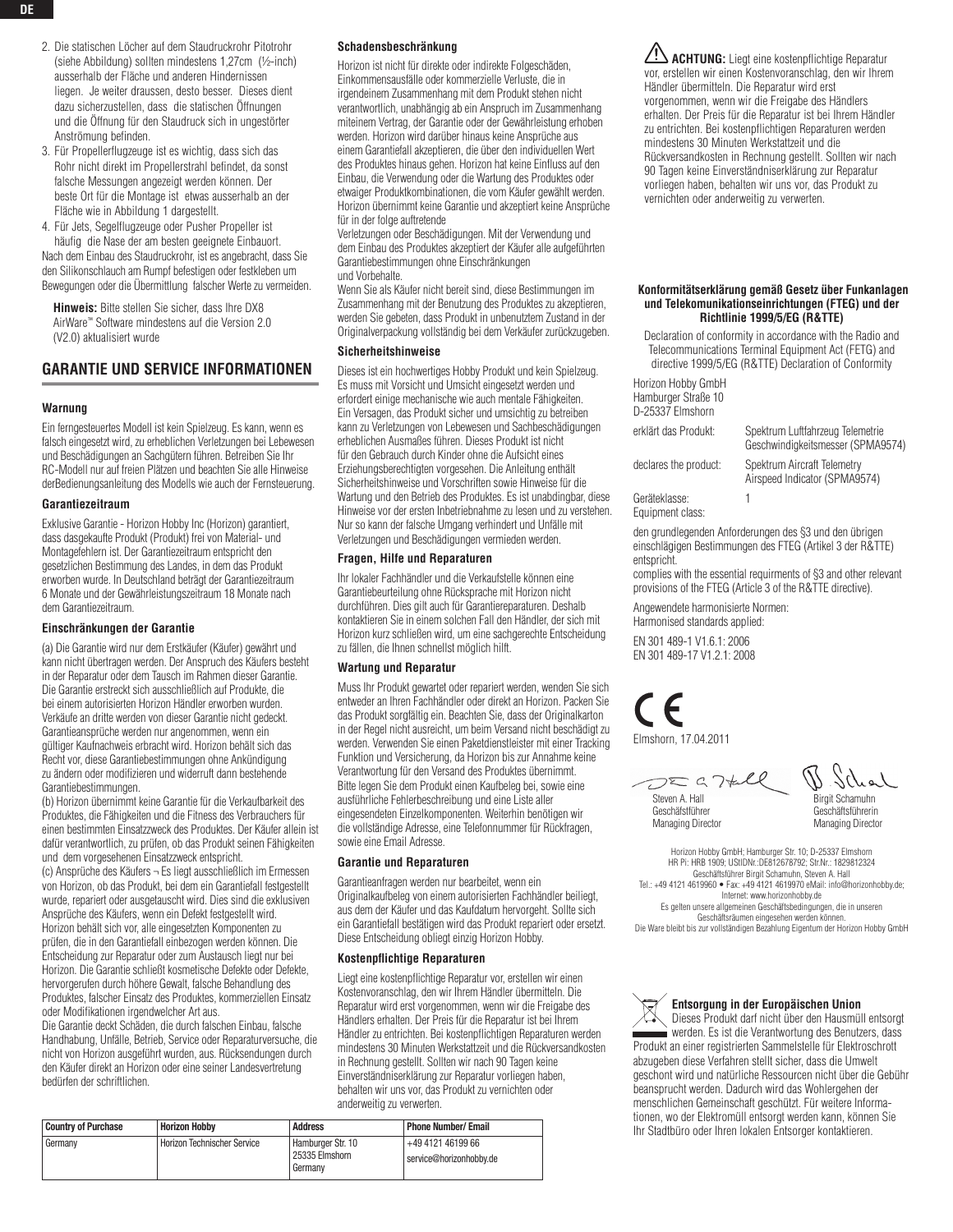

**REMARQUE:** Toutes les instructions, garanties et autres documents de garantie sont sujets à la seule discrétion de Horizon Hobby, Inc. Veuillez, pour une littérature produits bien à jour, faire un tour sur http://www.horizonhobby.com et cliquez sur l'ongl et de support de ce produit.

### **SIGNIFICATION DE CERTAINS MOTS:**

Les termes suivants servent, dans toute la documentation des produits, à désigner différents niveaux de blessures potentielles lors de l'utilisation de ce produit:

**REMARQUE:** Procédures, qui si elles ne sont pas suivies correctement, créent une probabilité potentielle de dégâts matériels physiques ET un risque faible ou inexistant de blessures.

**ATTENTION:** Procédures, qui si elles ne sont pas suivies correctement, créent une probabilité potentielle de dégâts matériels physiques ET un risque de blessures graves. **AVERTISSEMENT:** Procédures qui, si elles ne sont pas suivies correctement, créent un risque de dégâts matériels physiques, de dégâts collatéraux et un risque de blessures graves OU créent un risque élevé de blessures superficielles.

AVERTISSEMENT: Lisez la TOTALITE du manuel d'utilisation afin de vous familiariser avec les caractéristiques du produit avant de le faire fonctionner. Une utilisation incorrecte du produit peut avoir comme résultat un endommagement du produit lui-même, celui de propriétés personnelles voire entraîner des blessures graves. Ceci est un produit de loisirs perfectionné et NON PAS un jouet. Il doit être manipulé avec prudence et bon sens et requiert quelques aptitudes de base à la mécanique. L'incapacité à manipuler ce produit de manière sûre et responsable peut provoquer des blessures ou des dommages au produit ou à d'autres biens. Ce produit n'est pas destiné à être utilisé par des enfants sans la surveillance directe d'un adulte. Ne pas essayer de démonter le produit, de l'utiliser avec des composants incompatibles ou d'en améliorer les performances sans l'approbation de Horizon Hobby, Inc. Ce manuel comporte des instructions de sécurité, de mise en oeuvre et d'entretien. Il est capital de lire et de respecter toutes les instructions et avertissements du manuel avant l'assemblage, le réglage ou l'utilisation afin de le manipuler correctement et d'éviter les dommages ou les blessures graves.

# **SPMA9574 - Télémétrie Avion Anémomètre - Guide de l'utilisateur**

Le capteur pour anémomètre de télémétrie Avion Spektrum SPMA9574 est compatible avec le port d'expansion du module de télémétrie X-BUS Spektrum™ TM1000.

### **Caractéristiques**

**Type :** Anémomètre de télémétrie Avion SPMA9574 **Domaine de mesure :** de 15 à 350 mph avec une résolution de 1 mph

**Tension de service :** De 3,5 à 9,6 volts **Dimensions :** 28mm x 16mm x 10mm **Poids :** Platine - 4 grammes/Tube de Pitot - 3 grammes **Étalonnage :** Ne requiert pas d'étalonnage **Unités :** Unités métriques ou anglaises

### **Articles inclus**



- Capteur Tube de Pitot
- 
- 

### • Extension X-BUS 6" • Petit tuyau



Branchez l'extension X-BUS sur le capteur de vitesse et sur le port BUS du module de télémétrie TM1000. Le capteur comporte deux ports auxquels peut être connectée l'extension X-BUS. Il est possible d'utiliser chacune des prises du capteur ; il faudra, en cas d'utilisation des modules multicapteurs, effectuer un montage en série. Le capteur de l'anémomètre peut être installé n'importeoù à l'intérieur de l'avion et l'altitude réelle viendras'afficher sur l'écran de télémétrie de l'émetteur.

**A noter :** Veuillez SVP vous assurer que votre logiciel DX8 AirWare™ se trouve bien mis à jour à la version V2.0 au minimum.

Montez le module TM1000 à proximité du récepteur dans une position qui permette au câble de données de 63mm d'aller du port de données (Data) du récepteur au port de données (Data) du module de télémétrie. Vous pouvez utiliser du ruban adhésif pour fixer le module TM1000 ou l'envelopper dans de la mousse avec le récepteur. Enfichez le câble de données (Data) dans le port du TM1000 marqué DATA et enfichez l'autre extrémité du câble dans le port DATA du récepteur.

**REMARQUE :** Faites passer et fixez l'antenne à bonne distance de tout matériau métallique ou conducteur afin d'obtenir la portée la plus grande.

# **Affectation du module de télémétrie et du récepteur**

- 1. A l'aide du Bind Stylus (stylet d'affectation), appuyez sur le bouton d'affectation se trouvant sur le côté du module de télémétrie TM1000.
- 2. Tout en maintenant enfoncé le bouton d'affectation, allumez le récepteur. Le récepteur principal, tous les récepteurs satellites connectés et le module de télémétrie TM1000 devraient clignoter pour signaler que le système se trouve en mode d'affectation.
- 3. Après avoir mis les manettes de commande et les interrupteurs dans les positions de sécurité souhaitées (normalement gaz bas et manettes au neutre, faites passer l'émetteur en mode d'affectation.
- 4. L'écran principal affiche le type du récepteur. Au bout de quelques secondes, le système se connecte et revient à l'écran principal.



5. Depuis l'écran principal, faites tourner le roller pour accéder aux écrans de télémétrie et contrôlez les données du Flight Log et les affichages d'altitude et de vitesse.

| لللا      | Telemetry         |
|-----------|-------------------|
| Altitude: | $38.0$ ft         |
| Speed:    | $123$ мен         |
|           |                   |
| لللا      | <b>Flight Log</b> |
| A: Ó      | F:0               |
| B: 0      | H: 0              |
| Ŀб        | Receiver          |
| R∙ó       | b 5.0V            |
|           |                   |

## **Installation**

L'anémomètre optionnel a été conçu pour être utilisé sur toutes sortes d'aéronefs. Le capteur pourra être monté en interne, en veillant à positionner le tube de Pitot de façon à ce qu'il soit orienté directement dans le sens du vent relatif de l'aéronef pour donner les meilleurs résultats. Tout comme dans le cas d'un avion en grandeur nature, l'anémomètre lit la pression dynamique. La mesure de la pression dynamique se fait par mesure de la différence entre la pression totale et la pression statique.



**A noter :** Il peut s'avérer nécessaire, en fonction des modèles d'avoir à effectuer des modifications importantes pour placer le tube de Pitot à un endroit où le vent relatif subit le moins de perturbations possible.

Par le biais de deux morceaux de tuyau de faible diamètre en silicone relier, comme l'illustre le dessin, les entrées de pression totale et de pression statique du tube de Pitot aux ports « + » et « – » du MicroSensor, respectivement . Il vaut mieux commencer par monter le tube de Pitot dans votre modèle pour déterminer alors où vous installerez le MicroSensor, et couper ensuite les deux longueurs de tuyau de silicone pour qu'elles aient la taille nécessaire et suffisante pour relier ces deux éléments. Pour la mise en place du tube de Pitot, veuillez observer les directives suivantes :

- 1. L'extrémité de capture de pression du tube de Pitot (le bout de couleur argentée) doit pointer dans le sens de déplacement du modèle. On obtiendra les meilleurs résultats si le tube de Pitot est parfaitement aligné dans la direction de déplacement sur les deux axes. Le concept du type « Prandtl » du tube assurera une certaine compensation aux angles d'attaque plus importants.
- 2. Les orifices de pression statique du tube de Pitot (figure) doivent dépasser le bord d'attaque de l'aile d'un ½ pouce (12 mm) au moins et se trouver en avant de quelque autre obstacle que ce soit - plus ils sont loin devant, le mieux c'est. Cette disposition est destinée à permettre aux orifices de pression statique et à l'entrée du tube de Pitot de se trouver dans un flux d'air non perturbé.
- 3. Il est important, dans le cas d'avions à hélice, que le tube de Pitot ne soit pas placé directement dans le flux de l'hélice, ce qui entraînerait des affichages de valeurs erronées. Le meilleur endroit où implanter le tube est le bord d'attaque de l'aile, à quelques pouces (x 2,5 cm) du fuselage, comme l'illustre la figure 1.
- 4. Pour ce qui est des réacteurs, des planeurs ou des avions à hélice propulsive, le cône du nez de l'avion constitue souvent un endroit de montage parfait.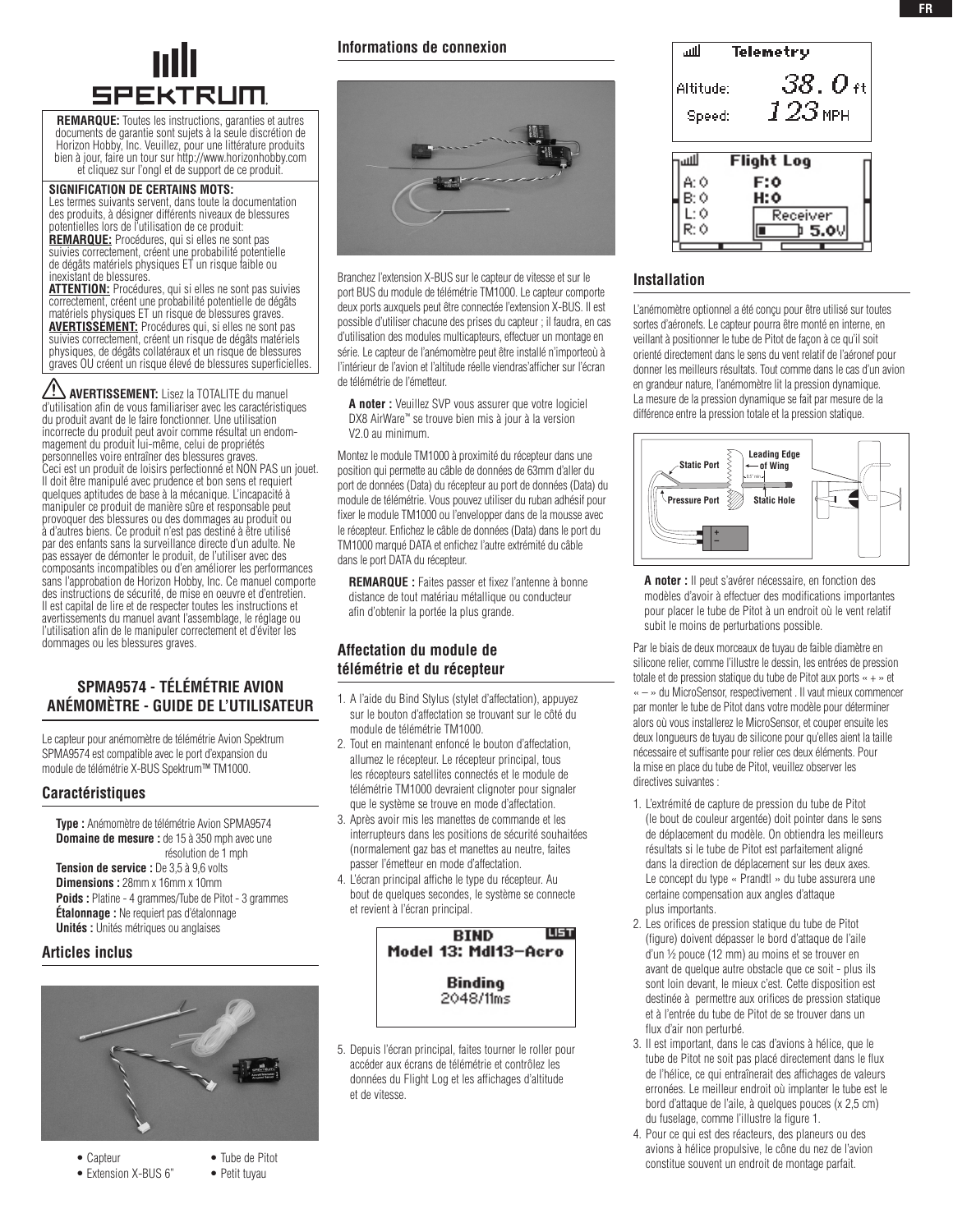Une fois le tube de Pitot monté, il est recommandé de fixer le tuyau de silicone à la cellule à l'aide d'un point de colle ou d'une autre façon afin d'éviter que le tuyau n'entre en vibration ou ne bouge, ce qui se traduirait par des mesures erronées.

**A noter:** Please make sure your DX8 AirWare software is updated to at least V2.0.

### **garantie et rÉparations**

### **Durée de la garantie**

Garantie exclusive - Horizon Hobby, Inc. (Horizon) garantit que le Produit acheté (le « Produit ») sera exempt de défauts matériels et de fabrication à sa date d'achat par l'Acheteur. La durée de garantie correspond aux dispositions légales du pays dans lequel le produit a été acquis. La durée de garantie est de 6 mois et la durée d'obligation de garantie de 18 mois à l'expiration de la période de garantie.

#### **Limitations de la garantie**

(a) La garantie est donnée à l'acheteur initial (« Acheteur ») et n'est pas transférable. Le recours de l'acheteur consiste en la réparation ou en l'échange dans le cadre de cette garantie. La garantie s'applique uniquement aux produits achetés chez un revendeur Horizon agréé. Les ventes faites à des tiers ne sont pas couvertes par cette garantie. Les revendications en garantie seront acceptées sur fourniture d'une preuve d'achat valide uniquement. Horizon se réserve le droit de modifier les dispositions de la présente garantie sans avis préalable et révoque alors les dispositions de garantie existantes.

(b) Horizon n'endosse aucune garantie quant à la vendabilité du produit ou aux capacités et à la forme physique de l'utilisateur pour une utilisation donnée du produit. Il est de la seule responsabilité de l'acheteur de vérifier si le produit correspond à ses capacités et à l'utilisation prévue.

(c) Recours de l'acheteur – Il est de la seule discrétion d'Horizon de déterminer si un produit présentant un cas de garantie sera réparé ou échangé. Ce sont là les recours exclusifs de l'acheteur lorsqu'un défaut est constaté.

Horizon se réserve la possibilité de vérifier tous les éléments utilisés et susceptibles d'être intégrés dans le cas de garantie. La décision de réparer ou de remplacer le produit est du seul ressort d'Horizon. La garantie exclut les défauts esthétiques ou les défauts provoqués par des cas de force majeure, une manipulation incorrecte du produit, une utilisation incorrecte ou commerciale de ce dernier ou encore des modifications de quelque nature qu'elles soient. La garantie ne couvre pas les dégâts résultant d'un montage ou d'une manipulation erronés, d'accidents ou encore du fonctionnement ainsi que des tentatives d'entretien ou de réparation non effectuées par Horizon. Les retours effectués par le fait de l'acheteur directement à Horizon ou à l'une de ses représentations nationales requièrent une confirmation écrite.

#### **Limitation des dégâts**

Horizon ne saurait être tenu pour responsable de dommages conséquents directs ou indirects, de pertes de revenus ou de pertes commerciales, liés de quelque manière que ce soit au produit et ce, indépendamment du fait qu'un recours puisse être formulé en relation avec un contrat, la garantie ou l'obligation de garantie. Par ailleurs, Horizon n'acceptera pas de recours issus d'un cas de garantie lorsque ces recours dépassent la valeur unitaire du produit. Horizon n'exerce aucune influence sur le montage, l'utilisation ou la maintenance du produit ou sur d'éventuelles combinaisons de produits choisies par l'acheteur. Horizon ne prend en compte aucune garantie et n'accepte aucun recours pour les blessures ou les dommages pouvant en résulter. En utilisant et en montant le produit, l'acheteur accepte sans restriction ni réserve toutes les dispositions relatives à la garantie figurant dans le présent document.

Si vous n'êtes pas prêt, en tant qu'acheteur, à accepter ces dispositions en relation avec l'utilisation du produit, nous vous demandons de restituer au vendeur le produit complet, non utilisé et dans son emballage d'origine.

### **Indications relatives à la sécurité**

Ceci est un produit de loisirs perfectionné et non un jouet. Il doit être utilisé avec précaution et bon sens et nécessite quelques aptitudes mécaniques ainsi que mentales. L'incapacité à utiliser le produit de manière sûre et raisonnable peut provoquer des blessures et des dégâts matériels conséquents. Ce produit n'est pas destiné à être utilisé par des enfants sans la surveillance par un tuteur. La notice d'utilisation contient des indications relatives à la sécurité ainsi que des indications concernant la maintenance et le fonctionnement du produit. Il est absolument indispensable de lire et de comprendre ces indications avant la première mise en service. C'est uniquement ainsi qu'il sera possible d'éviter une manipulation erronée et des accidents entraînant des blessures et des dégâts.

#### **Questions, assistance et réparations**

Votre revendeur spécialisé local et le point de vente ne peuvent effectuer une estimation d'éligibilité à l'application de la garantie sans avoir consulté Horizon. Cela vaut également pour les réparations sous garantie. Vous voudrez bien, dans un tel cas, contacter le revendeur qui conviendra avec Horizon d'une décision appropriée, destinée à vous aider le plus rapidement possible.

#### **Maintenance et réparation**

Si votre produit doit faire l'objet d'une maintenance ou d'une réparation, adressez-vous soit à votre revendeur spécialisé, soit directement à Horizon. Emballez le produit soigneusement. Veuillez noter que le carton d'emballage d'origine ne suffit pas, en règle générale, à protéger le produit des dégâts pouvant survenir pendant le transport. Faites appel à un service de messagerie proposant une fonction de suivi et une assurance, puisque Horizon ne prend aucune responsabilité pour l'expédition du produit jusqu'à sa réception acceptée. Veuillez joindre une preuve d'achat, une description détaillée des défauts ainsi qu'une liste de tous les éléments distincts envoyés. Nous avons de plus besoin d'une adresse complète, d'un numéro de téléphone (pour demander des renseignements) et d'une adresse de courriel.

### **Garantie et réparations**

Les demandes en garantie seront uniquement traitées en présence d'une preuve d'achat originale émanant d'un revendeur spécialisé agréé, sur laquelle figurent le nom de l'acheteur ainsi que la date d'achat. Si le cas de garantie est confirmé, le produit sera réparé Cette décision relève uniquement de Horizon Hobby.

#### **Réparations payantes**

En cas de réparation payante, nous établissons un devis que nous transmettons à votre revendeur. La réparation sera seulement effectuée après que nous ayons reçu la confirmation du revendeur. Le prix de la réparation devra être acquitté au revendeur. Pour les réparations payantes, nous facturons au minimum 30 minutes de travail en atelier ainsi que les frais de réexpédition. En l'absence d'un accord pour la réparation dans un délai de 90 jours, nous nous réservons la possibilité de détruire le produit ou de l'utiliser autrement.

**ATTENTION** : nous n'effectuons de réparations payantes que pour les composants électroniques et les moteurs. Les réparations touchant à la mécanique, en particulier celles des hélicoptères et des voitures radiocommandées, sont extrêmement coûteuses et doivent par conséquent être effectuées par l'acheteur lui-même.

# **Informations de Conformité pour l'Union Européenne**

# **Déclaration de conformité**

(conformément à la norme ISO/IEC 17050-1)

No. HH2011041702 Numéro(s) d'article: SPMA9574 Catégorie d'équipement: 1

Produit(s): SPM Télémétrie Avion Anémomètre

L'objet de la déclaration décrit ci-dessus est en conformité avec les exigences des spécifications énumérées ci-après, suivant les conditions de la directive ETRT 1999/5/CE:

### EN 301 489-1 V1.7.1: 2006 EN 301 489-3 V1.4.1: 2008

Signé en nom et pour le compte de: Horizon Hobby, Inc. Champaign, IL USA 17 avril 2011

 $D\Sigma$  a Ttall

Steven A. Hall Vice-président Gestion Internationale des Activités et des Risques Horizon Hobby, Inc.

**Elimination dans l'Union Européenne** Ce produit ne doit pas être éliminé avec les ordures ménagères. Il est de la responsabilité de l'utilisateur de remettre le produit à un point de collecte officiel des déchets d'équipements électriques. Cette procédure permet de garantir le respect de l'environnement et l'absence de sollicitation excessive des ressources naturelles. Elle protège de plus le bien-être de la communauté humaine. Pour plus d'informations quant aux lieux d'éliminations des déchets d'équipements électriques, vous pouvez contacter votre mairie ou le service local de traitement des ordures ménagères.

| Country of Purchase | Horizon Hobby     | Address                                                                         | Phone Number/ Email                                       |
|---------------------|-------------------|---------------------------------------------------------------------------------|-----------------------------------------------------------|
| France              | Horizon Hobby SAS | l 14 Rue Gustave Eiffel<br>l Zone d'Activité du Réveil Matin<br>91230 Montgeron | 1 + 33 (0) 1 60 47 44 70<br>I infofrance@horizonhobby.com |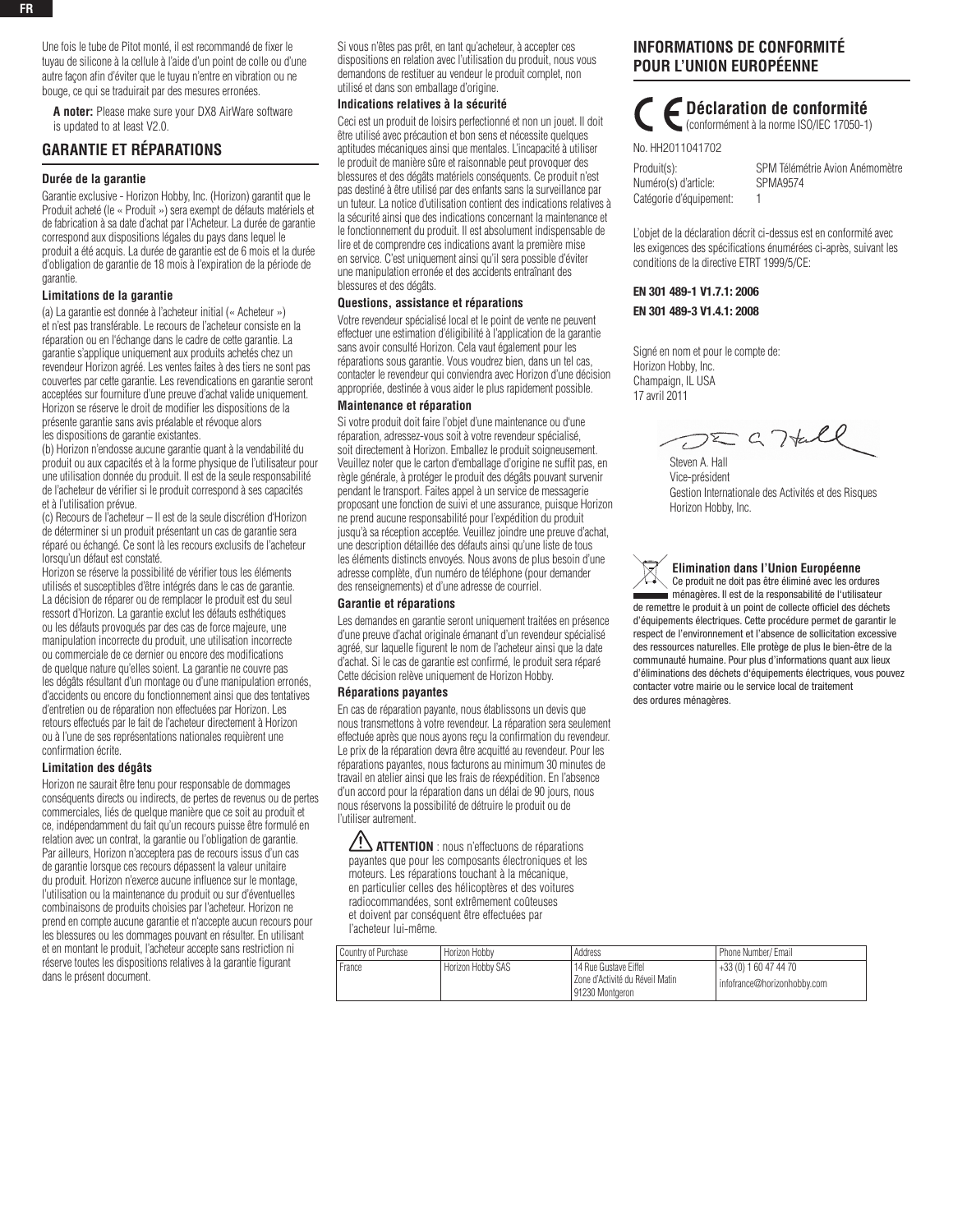

**AVVISO:** Istruzioni, garanzie e tutti gli altri documenti accessori sono soggetti a modifiche a totale discrezione di Horizon Hobby, Inc. Per avere documentazione aggiornata sul prodotto, visitare il sito Web www.horizonhobby.com e fare clic sulla scheda di supporto per questo prodotto.

### **Significato dei termini particolari:**

In tutta la documentazione relativa al prodotto sono utilizzati i seguenti termini per indicare vari livelli di potenziale pericolo durante il funzionamento:

AVVISO: procedure che, se non sono seguite correttamente, possono creare danni materiali E nessuna o scarsa possibilità di lesioni.

ATTENZIONE: procedure che, se non sono seguite correttamente,

possono creare danni materiali E possibili gravi lesioni. AVVERTENZA: Procedure che, se non debitamente seguite, espongono alla possibilità di danni alla proprietà fisica o possono comportare un'elevata possibilità di provocare ferite superficiali.

**AVVERTENZA :** leggere TUTTO il manuale di istruzioni e prendere familiarità con le caratteristiche del prodotto, prima di farlo funzionare. Un utilizzo scorretto del prodotto può causare danni al prodotto stesso, alle persone o alle cose, provocando gravi lesioni.

Questo è un prodotto di hobbistica sofisticato e NON un giocattolo. È necessario farlo funzionare con cautela e responsabilità e avere conoscenze basilari di meccanica. Se questo prodotto non è utilizzato in maniera sicura e responsabile potrebbero verificarsi lesioni o danni al prodotto stesso o ad altre proprietà. Non è un prodotto adatto a essere utilizzato dai bambini senza la diretta supervisione di un adulto. Non tentare di smontare il prodotto, di utilizzare componenti incompatibili o di potenziarlo in alcun modo senza previa approvazione di Horizon Hobby, Inc. Questo manuale contiene le istruzioni per un funzionamento e una manutenzione sicuri. È fondamentale leggere e seguire tutte le istruzioni e le avvertenze del manuale prima di montare, configurare o far funzionare il Prodotto, al fine di utilizzarlo correttamente e di evitare danni o lesioni gravi.

## **SPMA9574 - Telemetria per aerei - Anemomentro - Manuale per l'utente**

Il sensore anemometrico tipo Spektrum SPMA9574 è compatibile con il modulo di telemetria Spektrum™ TM1000 con porta di espansione X-BUS.

### **Specifiche**

**Tipo :** Indicatore anemometrico per velivoli **Misure :** da 15 mph a 350 mph con sensibilità di 1 mph **Tensione di esercizio :** 3.5 / 9.6 volt **Dimensioni :** 28mm x 16mm x 10mm **Peso :** Scheda del circuito - 4 grammi/tubo pitot - 3 grammi **Calibrazione :** L'utente non deve effettuare nessuna calibrazione **Unità :** Unità metrica o imperiale

## **Elementi in dotazione**



- Prolunga X-BUS da 6"
- Sensore Tubo Pitot

## **Informazioni sul collegamento**



Inserire la prolunga X-BUS nel sensore anemometrico e nella porta X-BUS del modulo di telemetria TM1000. Il sensore ha due porte per il collegamento di X-BUS. E' possibile utilizzare entrambe le porte del sensore quando si usano più unità di rilevamento ed è necessario un collegamento a catena. Il sensore anemometrico può essere installato ovunque all'interno del velivolo e la velocità verrà visualizzata sullo schermo della telemetria.

**Nota :** Assicurarsi che il software DX8 AirWare™ sia aggiornato almeno alla versione V2.0.

Montare il modulo TM1000 vicino al ricevitore in una posizione che consente al cavo da 2.5" di connettersi dalla porta dati del ricevitore alla porta dati del modulo in telemetria. E' possibile usare un nastro servo per fissare il modulo TM1000 o avvolgerlo nella spugna protettiva col ricevitore. Connettere il cavo dei dati alla porta del TM1000 con la dicitura DATA e l'altra estremità alla porta DATA del ricevitore.

**AVVISO :** per avere il miglior raggio d'azione, sistemare l'antenna lontano da qualsiasi oggetto metallico o conduttore.

# **Collegare il modulo di telemetria e il ricevitore**

- 1. Usando il Bind Stylus (stilo di collegamento) bisogna premere e tenere premuto il pulsante di collegamento sul fianco del modulo di telemetria TM1000.
- 2. Mentre si preme il pulsante di collegamento, al imentare il ricevitore. Il ricevitore principale, tutti i ricevitori remoti connessi e il modulo di telemetria TM1000 lampeggeranno, indicando che il sistema è in modalità di collegamento (Bind).
- 3. Con lo stick e gli interruttori nelle posizioni di failsafe desiderate (normalmente motore in basso e stick neutri), mettere il trasmettitore nella modalità di collegamento.
- 4. La schermata principale raffigura il tipo di ricevitore. Dopo qualche secondo il sistema si connette e passa alla schermata principale.



5. Dalla schermata principale bisogna girare il selettore rotante per accedere alla schermata della telemetria e verificare i dati di volo registrati con i valori di quota e di velocità.



### **Installazione**

L'indicatore di velocità opzionale è stato progettato per essere usato con molti tipi di velivoli. Il sensore può essere montato con il tubo pitot posizionato direttamente nel punto sul quale agisce meglio il vento per avere i risultati migliori. Il sensore anemometrico legge la pressione dinamica in modo molto simile a quello degli aerei veri. La pressione dinamica è misurata calcolando la differenza tra la pressione totale e la pressione statica.



**Nota :** Secondo il tipo di modello bisogna posizionare il tubo di Pitot in un posto in cui il flusso d'aria sia il più laminare possibile, cioè senza turbolenza.

Utilizzando due pezzi del tubo di silicone in dotazione, collegare la presa dinamica e la presa statica del tubo di Pitot alle porte "+" e "-" del MicroSensor rispettivamente, come mostrato nella figura. La cosa migliore è montare il tubo di Pitot per primo nel modello e poi stabilire dove montare il MicroSensor, poi tagliare due pezzi del tubo di silicone di lunghezza adeguata a collegarli. Seguire queste direttive quando si monta il tubo di Pitot :

- 1. L'estremità del tubo di Pitot (punta colorata in argento) deve essere puntata verso la direzione di marcia del modello. Si ottengono i migliori risultati se il tubo di Pitot è allineato perfettamente in direzione della corsa di entrambi gli assi. Il tubo progettato secondo la legge di "Prandtl" servirà per compensare i grandi angoli di attacco.
- 2. I fori statici sul tubo di Pitot (figura) dovrebbero trovarsi ad almeno 1,5 cm dopo il bordo dell'ala e comunque dopo qualsiasi ostacolo - più lontano è, meglio è. Questo per fare in modo che i fori statici e l'entrata del tubo di Pitot siano posizionati dove l'aria non è turbolenta.
- 3. Per gli aerei con elica è importante che il tubo sia posizionato in modo da non essere direttamente nel flusso dell'elica, causando così delle misurazioni errate. Il posto migliore per posizionare il tubo è sul bordo dell'ala, qualche centimetro fuori dalla fusoliera, come mostrato nella figura 1.
- 4. Per i jet, gli alianti o gli aerei con elica propulsiva il cono anteriore della fusoliera offre spesso un ottimo punto di montaggio.

dopo l'installazione del tubo di pitot si raccomanda di incollare o di fissare in ogni caso il tubo di silicone al telaio del velivolo in modo tale da ridurne le vibrazioni o i movimenti, causando così delle letture erronee.

**Nota :** Assicurarsi che il software DX8 AirWare™ sia aggiornato almeno alla versione V2.0.